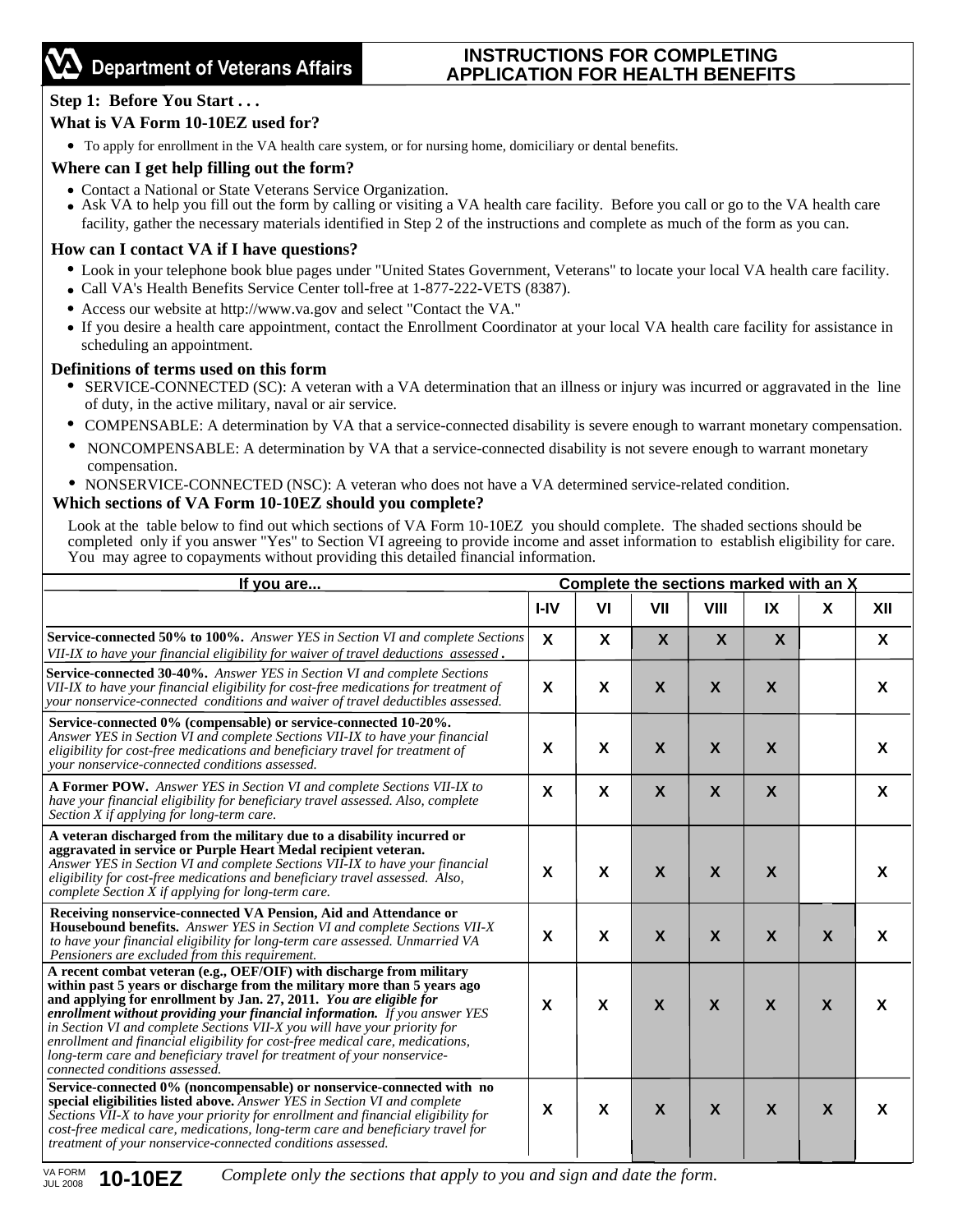- **Step 2: Completing your application ...** Review the table in Step 1 to find out what sections you should complete. Answer all questions in those sections. If you need more space to answer a question, attach a sheet of paper to the form containing your name and Social Security Number. For each question that you need more room, write "Continuation of Item" and write the section and question number.
- **Section II Insurance Information.** Include information for all health insurance policies that cover you. If you have more than one health insurer, provide this information on a separate sheet of paper and attach to the application. If you have access to a copier, attach a copy of your insurance cards, Medicare card and/or Medicaid card (Medicaid is a federal/state health insurance program for certain low-income people). Bring these cards with you to each health care appointment.

#### **Section IV - Military Service Information.**

If you are not currently receiving benefits from VA, you should attach a copy of your discharge or separation papers from the military (such as DD 214 or, for WWII veterans, a "WD" Form), with your signed application to expedite processing of your application.

If you indicate that you received a Purple Heart Medal, we will check our records for confirmation of your status. If we are unable to confirm your status as a Purple Heart Medal recipient, we will ask you to provide VA a copy of your DD-214 or other military service records or orders indicating you were awarded the medal. To reduce processing time, you may submit a copy of this documentation with your signed application.

### **Section VI - Financial Disclosure.**

The financial assessment is used to determine whether certain veterans qualify for cost-free health care services for their NSC conditions and to assign their priority for enrollment. You should review the table in Step 1 to see if your eligibility for health care benefits requires or may be based on a financial assessment. Veterans are not required to disclose their financial information; however, VA is not currently enrolling new applicants who decline to provide their financial information unless they have a special eligibility factor. **Recent combat veterans (e.g., OEF/OIF) who were discharged within the past 5 years or discharged from the military more than 5 years ago and applying for enrollment by Jan. 27, 2011 are eligible for enrollment without disclosing their financial information** but like other veterans may provide it to establish their eligibility for travel reimbursement, cost-free medication and/or medical care for services unrelated to military experience and consideration for waiver of travel deductibles. If a financial assessment is not used to determine your priority for enrollment you may choose not to disclose your information and agree to make copayments for treatment of your NSC conditions. If a financial assessment is used to determine your eligibility for travel assistance or waiver, and you do not disclose your financial information, you will not be eligible for these benefits. If you are such a **veteran by signing this application you are agreeing to pay the applicable VA copayments as required by law.**

#### **Section VII - Dependent Information.** Use a separate sheet of paper for additional dependent children.

- You may count your spouse as your dependent even if you did not live together, as long as you contributed \$600 or more in support last calendar year.
- You may count your biological children, adopted children, and stepchildren as dependents. But these children must be unmarried and under the age of 18, or be at least 18 but under 23 and attending high school, college or vocational school on a full or part-time basis, or have become permanently unable to support themselves before reaching the age of 18.
- Count child support contributions even if not paid in regular set amounts. Contributions can include tuition payments or payments of medical bills.

#### **Section VIII - Previous Calendar Year Gross Annual Income of Veteran, Spouse and Dependent Children.** Use a separate sheet of paper for additional dependent children.

- Report: gross annual income from employment, except for income from your farm, ranch, property or business, including information about your wages, bonuses, tips, severance pay and other accrued benefits and your child's income information if it could have been used to pay your household expenses
- Report: net income from your farm, ranch, property or business.
- Report: other income amounts, including retirement and pension income, Social Security Retirement and Social Security Disability income, compensation benefits such as VA disability, unemployment, Workers and black lung, cash gifts, interest and dividends, including tax exempt earnings and distributions from Individual Retirement Accounts (IRAs) or annuities
- Do Not Report: Welfare, Supplemental Security Income (SSI) and need-based payments from a government agency, profit from the occasional sale of property, income tax refunds, reinvested interest on Individual Retirement Accounts (IRAs), scholarships and grants for school attendance, disaster relief payment or proceeds of casualty insurance, loans, Agent Orange and Alaska Native Claim Settlement Acts Income and payments to foster parents.
- **Section IX Previous Calendar Year Deductible Expenses.** Report nonreimbursed medical expenses paid by you or your spouse. Include expenses for medical and dental care, drugs, eyeglasses, Medicare, medical insurance premiums and other health care expenses paid by you for dependents and persons for whom you have a legal or moral obligation to support. Do not list expenses if you expect to receive reimbursement from insurance or other sources.
- **Section X Previous Calendar Year Net Worth.** Use a separate sheet of paper for additional dependent children. Your net worth is the market value of all the interest and rights you have in any kind of property. However net worth does not include your single-family residence and a reasonable lot area surrounding it. It also does not include the personal things you use every day like your vehicle, clothing and furniture.

## **Step 3: Submitting your application ...What do I do when I have finished my application?**

- Read Section V, Paperwork Reduction and Privacy Act Information, Section XI Consent to Copayments and Section XII, Assignment of Benefits.
- Make sure you sign and date VA Form 10-10EZ in Section XII. You or an individual to whom you have delegated your Power of Attorney must sign and date the form. If you sign with an "X", then you must have 2 people you know witness you as you sign. They must then sign the form and print their names. If the form is not signed and dated appropriately, VA will return it for you to complete. This will result in a delay in processing your application.
- Attach any continuation sheets and necessary material to your application.
- **Where do I send my application?** Mail the original application with a copy of your supporting materials to your local VA care facility. You can find the address in your local telephone book, by calling toll-free 1-877-222-VETS (8387), or on the Internet at http://www.va.gov.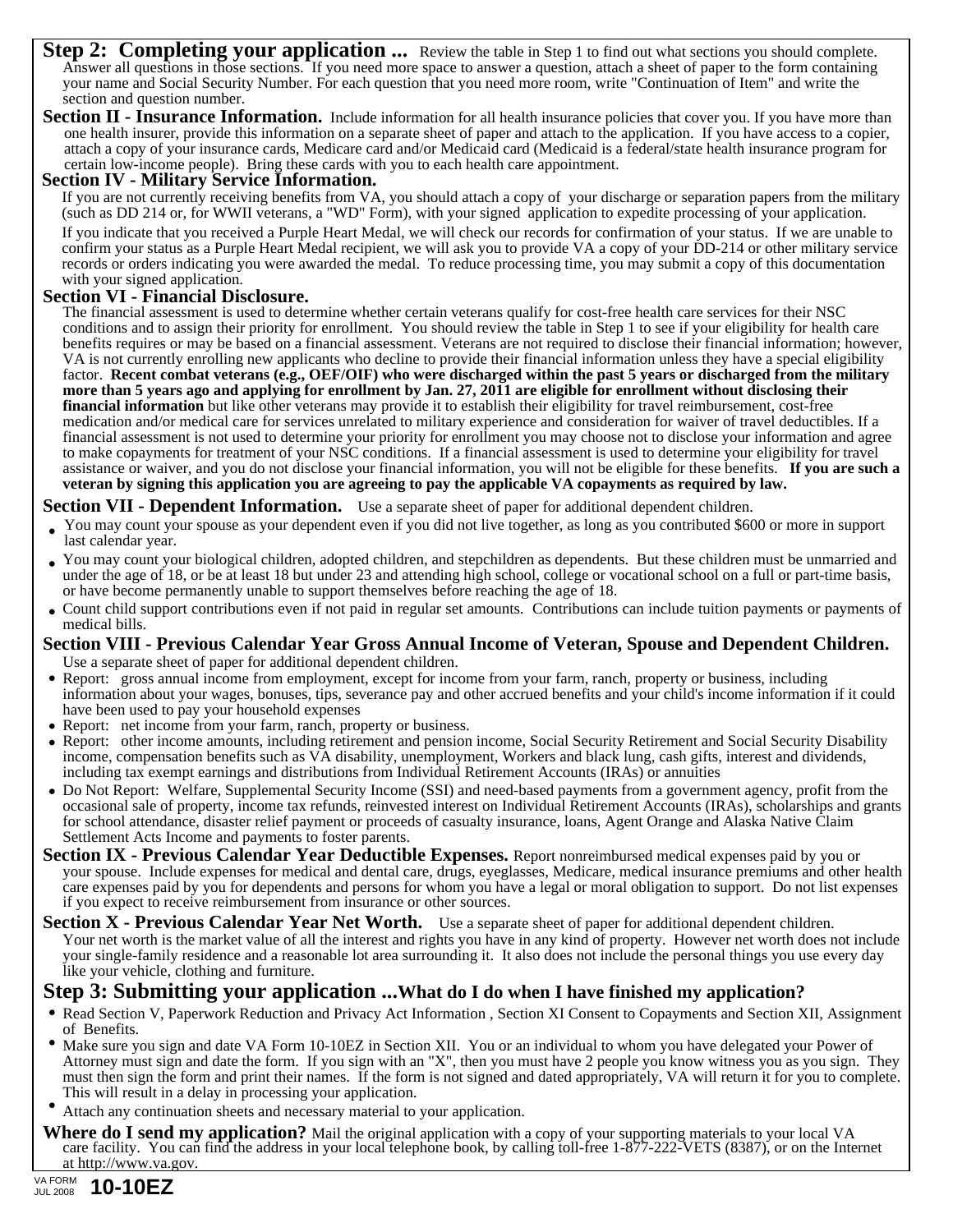٦

| <b>Department of Veterans Affairs</b>                                                                                                                                                                        |                                                                                                                                                                                                                                                             |                                        |                                                                       |                                                      | <b>APPLICATION FOR HEALTH BENEFITS</b>                       |  |  |  |  |
|--------------------------------------------------------------------------------------------------------------------------------------------------------------------------------------------------------------|-------------------------------------------------------------------------------------------------------------------------------------------------------------------------------------------------------------------------------------------------------------|----------------------------------------|-----------------------------------------------------------------------|------------------------------------------------------|--------------------------------------------------------------|--|--|--|--|
|                                                                                                                                                                                                              |                                                                                                                                                                                                                                                             | <b>SECTION I - GENERAL INFORMATION</b> |                                                                       |                                                      |                                                              |  |  |  |  |
| Federal law provides criminal penalties, including a fine and/or imprisonment for up to 5 years, for concealing a material fact<br>or making a materially false statement. (See 18 U.S.C. 1001)              |                                                                                                                                                                                                                                                             |                                        |                                                                       |                                                      |                                                              |  |  |  |  |
| 1. VETERAN'S NAME (Last, First, Middle Name)                                                                                                                                                                 | 2. OTHER NAMES USED                                                                                                                                                                                                                                         |                                        | 3. MOTHER'S MAIDEN NAME                                               | 4. GENDER<br><b>FEMALE</b><br>MALE                   |                                                              |  |  |  |  |
| 5. ARE YOU SPANISH, HISPANIC, OR LATINO?<br>$\Box$ NO<br>$\Box$ YES                                                                                                                                          | 6. WHAT IS YOUR RACE? (You may check more than one.) (Information is required for statistical purposes only.)<br>AMERICAN INDIAN OR ALASKA NATIVE<br>BLACK OR AFRICAN AMERICAN<br>$\Box$ WHITE<br>NATIVE HAWAIIAN OR OTHER PACIFIC ISLANDER<br><b>ASIAN</b> |                                        |                                                                       |                                                      |                                                              |  |  |  |  |
| 7. SOCIAL SECURITY NUMBER                                                                                                                                                                                    | 9. DATE OF BIRTH (mm/dd/yyyy)                                                                                                                                                                                                                               | 10. RELIGION                           |                                                                       |                                                      |                                                              |  |  |  |  |
| 8. CLAIM NUMBER                                                                                                                                                                                              | 9A. PLACE OF BIRTH (City and State)                                                                                                                                                                                                                         |                                        |                                                                       |                                                      |                                                              |  |  |  |  |
| 11. PERMANENT ADDRESS (Street)                                                                                                                                                                               |                                                                                                                                                                                                                                                             | 11A. CITY                              |                                                                       | 11B. STATE                                           | 11C. ZIP CODE $(9 \; digits)$                                |  |  |  |  |
| 11D. COUNTY                                                                                                                                                                                                  | 11F. E-MAIL ADDRESS<br>11E. HOME TELEPHONE NUMBER (Include area code)                                                                                                                                                                                       |                                        |                                                                       |                                                      |                                                              |  |  |  |  |
| 11G. CELLULAR TELEPHONE NUMBER (Include area code)                                                                                                                                                           |                                                                                                                                                                                                                                                             | 11H. PAGER NUMBER (Include area code)  |                                                                       |                                                      |                                                              |  |  |  |  |
| 12. TYPE OF BENEFIT(S) APPLIED FOR (You may check more than one)                                                                                                                                             |                                                                                                                                                                                                                                                             | <b>HEALTH SERVICES</b>                 | <b>NURSING HOME</b>                                                   | <b>DOMICILIARY</b>                                   | <b>DENTAL</b>                                                |  |  |  |  |
| 13. IF APPLYING FOR HEALTH SERVICES OR ENROLLMENT, WHICH VA MEDICAL CENTER OR OUTPATIENT CLINIC DO YOU PREFER?                                                                                               |                                                                                                                                                                                                                                                             |                                        |                                                                       |                                                      |                                                              |  |  |  |  |
| 14. DO YOU WANT AN APPOINTMENT WITH A VA DOCTOR OR PROVIDER AS SOON AS ONE BECOMES<br>AVAILABLE?                                                                                                             |                                                                                                                                                                                                                                                             |                                        |                                                                       | 15. HAVE YOU BEEN SEEN AT A VA HEALTH CARE FACILITY? |                                                              |  |  |  |  |
| $\Box$ YES                                                                                                                                                                                                   | NO I am only enrolling in case I need care in the future.                                                                                                                                                                                                   |                                        | YES, LOCATION:                                                        |                                                      | $\Box$ NO                                                    |  |  |  |  |
| 16. CURRENT MARITAL STATUS (Check one)                                                                                                                                                                       | <b>MARRIED</b>                                                                                                                                                                                                                                              | NEVER MARRIED<br>ΙI                    | SEPARATED                                                             | WIDOWED                                              | <b>DIVORCED</b><br><b>UNKNOWN</b>                            |  |  |  |  |
| 17. NAME, ADDRESS AND RELATIONSHIP OF NEXT OF KIN                                                                                                                                                            |                                                                                                                                                                                                                                                             |                                        |                                                                       |                                                      | 17A. NEXT OF KIN'S HOME TELEPHONE NUMBER (Include area code) |  |  |  |  |
|                                                                                                                                                                                                              |                                                                                                                                                                                                                                                             |                                        |                                                                       |                                                      | 17B. NEXT OF KIN'S WORK TELEPHONE NUMBER (Include area code) |  |  |  |  |
| 18. NAME, ADDRESS AND RELATIONSHIP OF EMERGENCY CONTACT                                                                                                                                                      |                                                                                                                                                                                                                                                             |                                        | 18A. EMERGENCY CONTACT'S HOME TELEPHONE NUMBER<br>(Include area code) |                                                      |                                                              |  |  |  |  |
|                                                                                                                                                                                                              |                                                                                                                                                                                                                                                             |                                        | (Include area code)                                                   |                                                      | 18B. EMERGENCY CONTACT'S WORK TELEPHONE NUMBER               |  |  |  |  |
| 19. INDIVIDUAL TO RECEIVE POSSESSION OF YOUR PERSONAL PROPERTY LEFT ON PREMISES UNDER VA CONTROL AFTER YOUR DEPARTURE OR AT THE TIME OF DEATH. NOTE:<br>THIS DOES NOT CONSTITUTE A WILL OR TRANSFER OF TITLE | (Check one)                                                                                                                                                                                                                                                 |                                        |                                                                       | <b>EMERGENCY CONTACT</b>                             | NEXT OF KIN                                                  |  |  |  |  |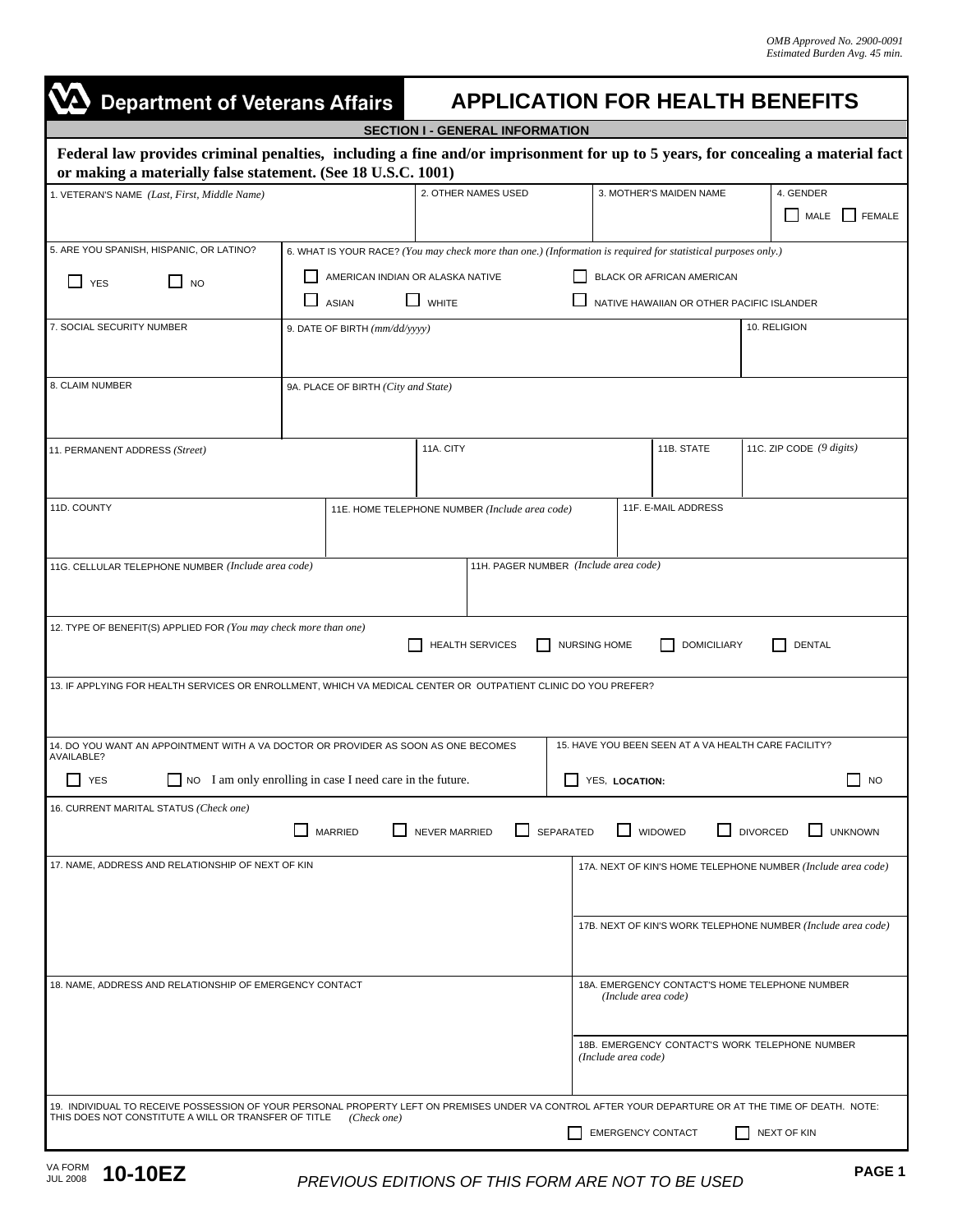| <b>APPLICATION FOR HEALTH BENEFITS, Continued</b>                                                                                                                                                                                                                    |               |                     | SOCIAL SECURITY NUMBER<br>VETERAN'S NAME (Last, First, Middle) |                                                                                                               |                                                                |                             |            |              |  |  |
|----------------------------------------------------------------------------------------------------------------------------------------------------------------------------------------------------------------------------------------------------------------------|---------------|---------------------|----------------------------------------------------------------|---------------------------------------------------------------------------------------------------------------|----------------------------------------------------------------|-----------------------------|------------|--------------|--|--|
| SECTION II - INSURANCE INFORMATION (Use a separate sheet for additional information)                                                                                                                                                                                 |               |                     |                                                                |                                                                                                               |                                                                |                             |            |              |  |  |
| 1. ARE YOU COVERED BY HEALTH INSURANCE? (Including coverage<br>through a spouse or another person)<br>LI YES LI NO                                                                                                                                                   |               |                     |                                                                |                                                                                                               | 2. HEALTH INSURANCE COMPANY NAME, ADDRESS AND TELEPHONE NUMBER |                             |            |              |  |  |
| 3. NAME OF POLICY HOLDER                                                                                                                                                                                                                                             |               |                     |                                                                |                                                                                                               |                                                                |                             |            |              |  |  |
|                                                                                                                                                                                                                                                                      |               |                     |                                                                |                                                                                                               |                                                                |                             |            |              |  |  |
| 4. POLICY NUMBER                                                                                                                                                                                                                                                     | 5. GROUP CODE |                     |                                                                |                                                                                                               |                                                                |                             |            |              |  |  |
|                                                                                                                                                                                                                                                                      |               | <b>YES</b>          | <b>NO</b>                                                      |                                                                                                               |                                                                |                             |            |              |  |  |
| 6. ARE YOU ELIGIBLE FOR MEDICAID?                                                                                                                                                                                                                                    |               | $\mathbf{I}$        | $\mathsf{L}$                                                   |                                                                                                               |                                                                |                             |            |              |  |  |
| 7. ARE YOU ENROLLED IN MEDICARE HOSPITAL INSURANCE PART A?                                                                                                                                                                                                           |               | $\mathsf{L}$        | П                                                              | 7A. EFFECTIVE DATE (mm/dd/yyyy)                                                                               |                                                                |                             |            |              |  |  |
| 8. ARE YOU ENROLLED IN MEDICARE HOSPITAL INSURANCE PART B?                                                                                                                                                                                                           |               |                     | n                                                              | 8A. EFFECTIVE DATE (mm/dd/yyyy)                                                                               |                                                                |                             |            |              |  |  |
| 9. NAME EXACTLY AS IT APPEARS ON YOUR MEDICARE CARD                                                                                                                                                                                                                  |               |                     |                                                                | 10. MEDICARE CLAIM NUMBER                                                                                     |                                                                |                             |            |              |  |  |
| 11. IS NEED FOR CARE DUE TO ON THE JOB INJURY? (Check one)<br>12. IS NEED FOR CARE DUE TO ACCIDENT? (Check One)<br>$\Box$ NO<br>$\mathsf{l}$ NO<br>$\Box$ YES<br>$\Box$ YES                                                                                          |               |                     |                                                                |                                                                                                               |                                                                |                             |            |              |  |  |
|                                                                                                                                                                                                                                                                      |               |                     |                                                                | <b>SECTION III - EMPLOYMENT INFORMATION</b>                                                                   |                                                                |                             |            |              |  |  |
| 1. VETERAN'S EMPLOYMENT<br>1A. COMPANY NAME, ADDRESS AND TELEPHONE NUMBER<br>STATUS (Check one)<br>FULL TIME<br>NOT EMPLOYED<br>If employed or retired,<br><b>FART TIME</b><br><b>RETIRED</b><br>complete item 1A<br>Date of retirement<br>(mm/dd/vyyy)              |               |                     |                                                                |                                                                                                               |                                                                |                             |            |              |  |  |
| 2. SPOUSE'S EMPLOYMENT<br>2A. COMPANY NAME, ADDRESS AND TELEPHONE NUMBER<br>STATUS (Check one)<br>$\Box$ NOT EMPLOYED<br>$\Box$ FULL TIME<br>If employed or retired,<br>complete item 2A<br>$\Box$ PART TIME<br>$\Box$ RETIRED<br>Date of retirement<br>(mm/dd/yyyy) |               |                     |                                                                |                                                                                                               |                                                                |                             |            |              |  |  |
| <b>SECTION IV - MILITARY SERVICE INFORMATION</b>                                                                                                                                                                                                                     |               |                     |                                                                |                                                                                                               |                                                                |                             |            |              |  |  |
| 1. LAST BRANCH OF SERVICE                                                                                                                                                                                                                                            |               | 1A. LAST ENTRY DATE |                                                                | 1B. LAST DISCHARGE DATE                                                                                       | 1C. DISCHARGE TYPE                                             | 1D. MILITARY SERVICE NUMBER |            |              |  |  |
| 2. CHECK YES OR NO                                                                                                                                                                                                                                                   |               | <b>YES</b>          | <b>NO</b>                                                      |                                                                                                               |                                                                |                             | <b>YES</b> | <b>NO</b>    |  |  |
| A. ARE YOU A PURPLE HEART AWARD RECIPIENT?                                                                                                                                                                                                                           |               |                     | 囗                                                              | VA COMPENSATION?                                                                                              | E1. ARE YOU RECEIVING DISABILITY RETIREMENT PAY INSTEAD OF     |                             |            |              |  |  |
| B. ARE YOU A FORMER PRISONER OF WAR?                                                                                                                                                                                                                                 |               |                     | $\Box$                                                         | F. DO YOU NEED CARE OF CONDITIONS POTENTIALLY RELATED TO<br>$\Box$<br>SERVICE IN SW ASIA DURING THE GULF WAR? |                                                                |                             |            |              |  |  |
| C. DO YOU HAVE A VA SERVICE-CONNECTED RATING?                                                                                                                                                                                                                        |               |                     | П                                                              | G. WERE YOU EXPOSED TO AGENT ORANGE WHILE SERVING IN<br>П<br>VIETNAM?                                         |                                                                |                             |            |              |  |  |
| C1. IF YES, WHAT IS YOUR RATED PERCENTAGE?<br>$\frac{0}{0}$                                                                                                                                                                                                          |               |                     |                                                                | H. WERE YOU EXPOSED TO RADIATION WHILE IN THE MILITARY?<br>$\mathsf{L}$                                       |                                                                |                             |            |              |  |  |
| D. DID YOU SERVE IN COMBAT AFTER 11/11/1998?                                                                                                                                                                                                                         |               |                     | Г                                                              | I. DID YOU RECEIVE NOSE AND THROAT RADIUM TREATMENTS<br>WHILE IN THE MILITARY?                                |                                                                |                             |            | $\mathsf{L}$ |  |  |
| E. WAS YOUR DISCHARGE FROM MILITARY FOR A DISABILITY INCURRED<br>OR AGGRAVATED IN THE LINE OF DUTY?                                                                                                                                                                  |               | □                   | П                                                              | J. DO YOU HAVE A SPINAL CORD INJURY?                                                                          |                                                                |                             | $\Box$     | $\Box$       |  |  |
| SECTION V - PAPERWORK REDUCTION ACT AND PRIVACY ACT INFORMATION                                                                                                                                                                                                      |               |                     |                                                                |                                                                                                               |                                                                |                             |            |              |  |  |

The Paperwork Reduction Act of 1995 requires us to notify you that this information collection is in accordance with the clearance requirements of Section 3507 of the Paperwork Reduction Act of 1995. We may not conduct or sponsor, and you are not required to respond to, a collection of information unless it displays a valid OMB number. We anticipate that the time expended by all individuals who must complete this form will average 45 minutes. This includes the time it will take to read instructions, gather the necessary facts and fill out the form.

**Privacy Act Information:** VA is asking you to provide the information on this form under 38 U.S.C. Sections 1705, 1710, 1712, and 1722 in order for VA to determine your eligibility for medical benefits. Information you supply may be verified through a computer-matching program. VA may disclose the information that you put on the form as permitted by law. VA may make a "routine use" disclosure of the information as outlined in the Privacy Act systems of records notices and in accordance with the VHA Notice of Privacy Practices. Providing the requested information is voluntary, but if any or all of the requested information is not provided, it may delay or result in denial of your request for health care benefits. Failure to furnish the information will not have any effect on any other benefits to which you may be entitled. If you provide VA your Social Security Number, VA will use it to administer your VA benefits. VA may also use this information to identify veterans and persons claiming or receiving VA benefits and their records, and for other purposes authorized or required by law.